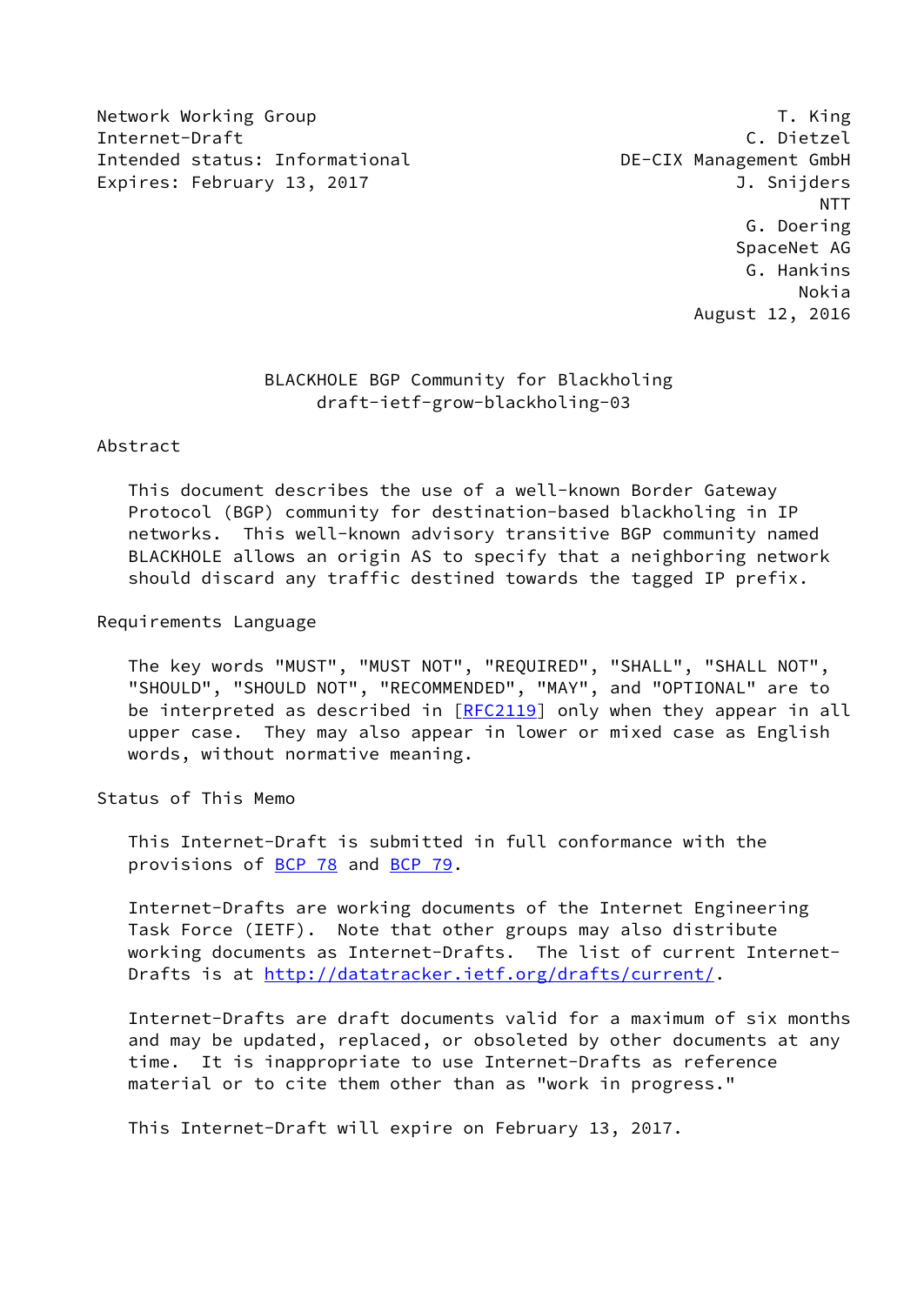<span id="page-1-1"></span>Internet-Draft BLACKHOLE BGP Community for Blackholing August 2016

### Copyright Notice

 Copyright (c) 2016 IETF Trust and the persons identified as the document authors. All rights reserved.

This document is subject to **[BCP 78](https://datatracker.ietf.org/doc/pdf/bcp78)** and the IETF Trust's Legal Provisions Relating to IETF Documents [\(http://trustee.ietf.org/license-info](http://trustee.ietf.org/license-info)) in effect on the date of publication of this document. Please review these documents carefully, as they describe your rights and restrictions with respect to this document. Code Components extracted from this document must include Simplified BSD License text as described in Section 4.e of the Trust Legal Provisions and are provided without warranty as described in the Simplified BSD License.

## Table of Contents

|                                                                | $\overline{\phantom{0}}^2$ |
|----------------------------------------------------------------|----------------------------|
| 2.                                                             | $\overline{3}$             |
|                                                                | $\overline{\mathbf{3}}$    |
| 3.1. IP Prefix Announcements with BLACKHOLE Community Attached | 3                          |
| $3.2$ . Local Scope of Blackholes                              | $\overline{4}$             |
| 3.3. Accepting Blackholed IP Prefixes                          | $\frac{4}{1}$              |
| $\underline{4}$ . Vendor Implementation Recommendations        | $\overline{\phantom{0}}$   |
|                                                                | $\overline{5}$             |
| 6.                                                             | $\overline{\phantom{0}}$   |
|                                                                | 6                          |
| 7.1. Normative References                                      | 6                          |
| 7.2. Informative References                                    | 6                          |
|                                                                |                            |
|                                                                | $\overline{7}$             |
|                                                                |                            |

## <span id="page-1-0"></span>[1](#page-1-0). Introduction

 Network infrastructures have been increasingly hampered by DDoS attacks. In order to dampen the effects of these DDoS attacks, IP networks have offered blackholing with BGP [[RFC4271\]](https://datatracker.ietf.org/doc/pdf/rfc4271) using various mechanisms such as those described in [[RFC3882](https://datatracker.ietf.org/doc/pdf/rfc3882)] and [\[RFC5635](https://datatracker.ietf.org/doc/pdf/rfc5635)].

 DDoS attacks targeting a certain IP address may cause congestion of links used to connect to adjacent networks. In order to limit the impact of such a scenario on legitimate traffic, networks adopted a mechanism called BGP blackholing. A network that wants to trigger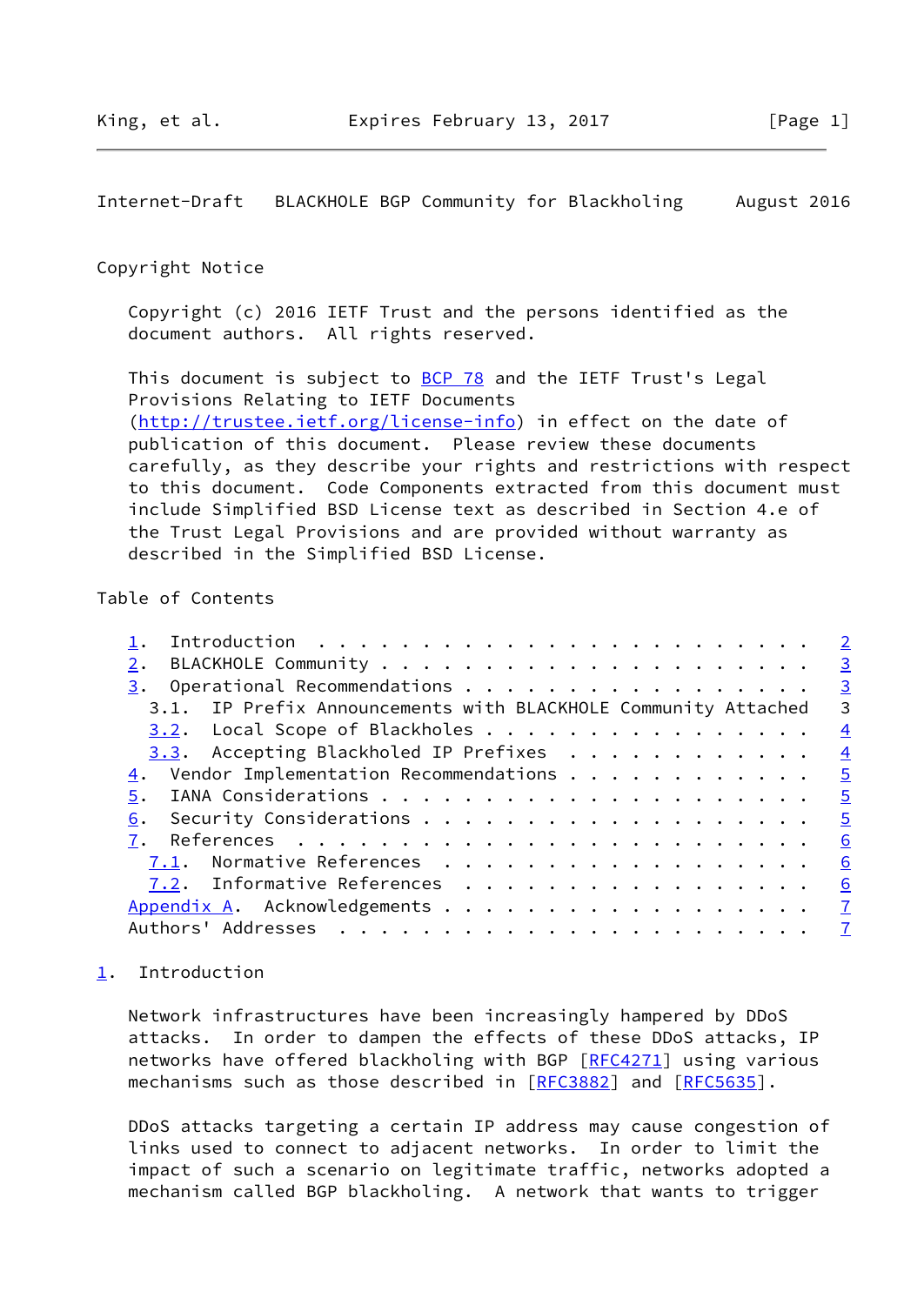blackholing needs to understand the triggering mechanism adopted by its neighboring networks. Different networks provide different mechanisms to trigger blackholing, including but not limited to pre defined blackhole next-hop IP addresses, specific BGP communities or via an out-of-band BGP session with a special BGP speaker.

| King, et al. | Expires February 13, 2017 | [Page 2] |
|--------------|---------------------------|----------|
|              |                           |          |

<span id="page-2-1"></span>Internet-Draft BLACKHOLE BGP Community for Blackholing August 2016

 Having several different mechanisms to trigger blackholing in different networks makes it an unnecessarily complex, error-prone and cumbersome task for network operators. Therefore, a well-known BGP community [[RFC1997](https://datatracker.ietf.org/doc/pdf/rfc1997)] is defined for operational ease.

 Having such a well-known BGP community for blackholing also further simplifies network operations because:

- o Implementing and monitoring blackholing becomes easier when implementation, and operational guides do not cover many variations to trigger blackholing.
- o The number of support requests from customers about how to trigger blackholing in a particular neighboring network will be reduced as the codepoint for common blackholing mechanisms is unified and well-known.
- <span id="page-2-0"></span>[2](#page-2-0). BLACKHOLE Community

 This document defines the use of a new well-known BGP transitive community, BLACKHOLE.

 The semantics of this community allow a network to interpret the presence of this community as an advisory qualification to drop any traffic being sent towards this prefix.

<span id="page-2-2"></span>[3](#page-2-2). Operational Recommendations

<span id="page-2-3"></span>[3.1](#page-2-3). IP Prefix Announcements with BLACKHOLE Community Attached

 Accepting and honoring the BLACKHOLE community, or ignoring it, is a choice that is made by each operator. This community MAY be used in all bilateral and multilateral BGP deployment scenarios. In a bilateral peering relationship, use of the BLACKHOLE community MUST be agreed upon by the two networks before advertising it. In a multilateral peering relationship, the decision to honor or ignore the BLACKHOLE community is to be made according to the operator's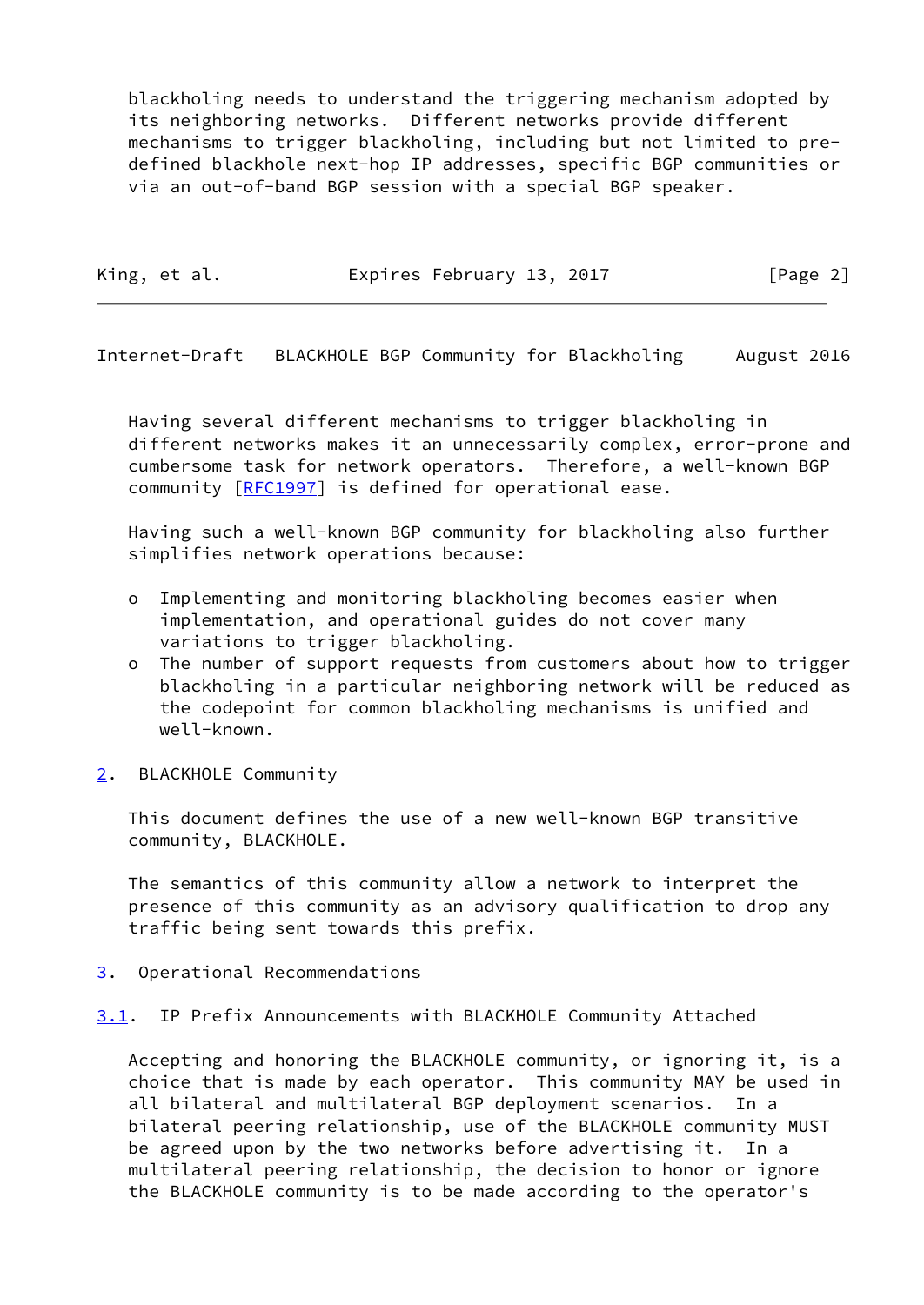routing policy. The community SHOULD be ignored, if it is received by a network that it not using it.

 When a network is under DDoS duress, it MAY announce an IP prefix covering the victim's IP address(es) for the purpose of signaling to neighboring networks that any traffic destined for these IP address(es) should be discarded. In such a scenario, the network operator SHOULD attach the BLACKHOLE BGP community.

 The BLACKHOLE community MAY also be used as one of the trigger communities in a [\[RFC5635](https://datatracker.ietf.org/doc/pdf/rfc5635)] destination-based RTBH configuration.

King, et al. Expires February 13, 2017 [Page 3]

<span id="page-3-1"></span>Internet-Draft BLACKHOLE BGP Community for Blackholing August 2016

### <span id="page-3-0"></span>[3.2](#page-3-0). Local Scope of Blackholes

 A BGP speaker receiving an announcement tagged with the BLACKHOLE community SHOULD add the NO\_ADVERTISE or NO\_EXPORT community as defined in [[RFC1997\]](https://datatracker.ietf.org/doc/pdf/rfc1997), or a similar community to prevent propagation of the prefix outside the local AS. The community to prevent propagation SHOULD be chosen according to the operator's routing policy.

 Unintentional leaking of more specific IP prefixes to neighboring networks can have adverse effects. Extreme caution should be used when purposefully propagating IP prefixes tagged with the BLACKHOLE BGP community outside the local routing domain, unless policy explicitly aims at doing just that.

<span id="page-3-2"></span>[3.3](#page-3-2). Accepting Blackholed IP Prefixes

 It has been observed in provider networks running BGP that announcements of IP prefixes longer than /24 for IPv4 and /48 for IPv6 are usually not accepted on the Internet (see [section](https://datatracker.ietf.org/doc/pdf/rfc7454#section-6.1.3) 6.1.3 [RFC7454]). However, blackhole prefix length should be as long as possible in order to limit the impact of discarding traffic for adjacent IP space that is not under DDoS duress. The blackhole prefix length is typically as specific as possible, a /32 for IPv4 or a /128 for IPv6.

 BGP speakers in a bilateral peering relationship using the BLACKHOLE community MUST only accept and honor BGP announcements carrying the BLACKHOLE community under the two following conditions: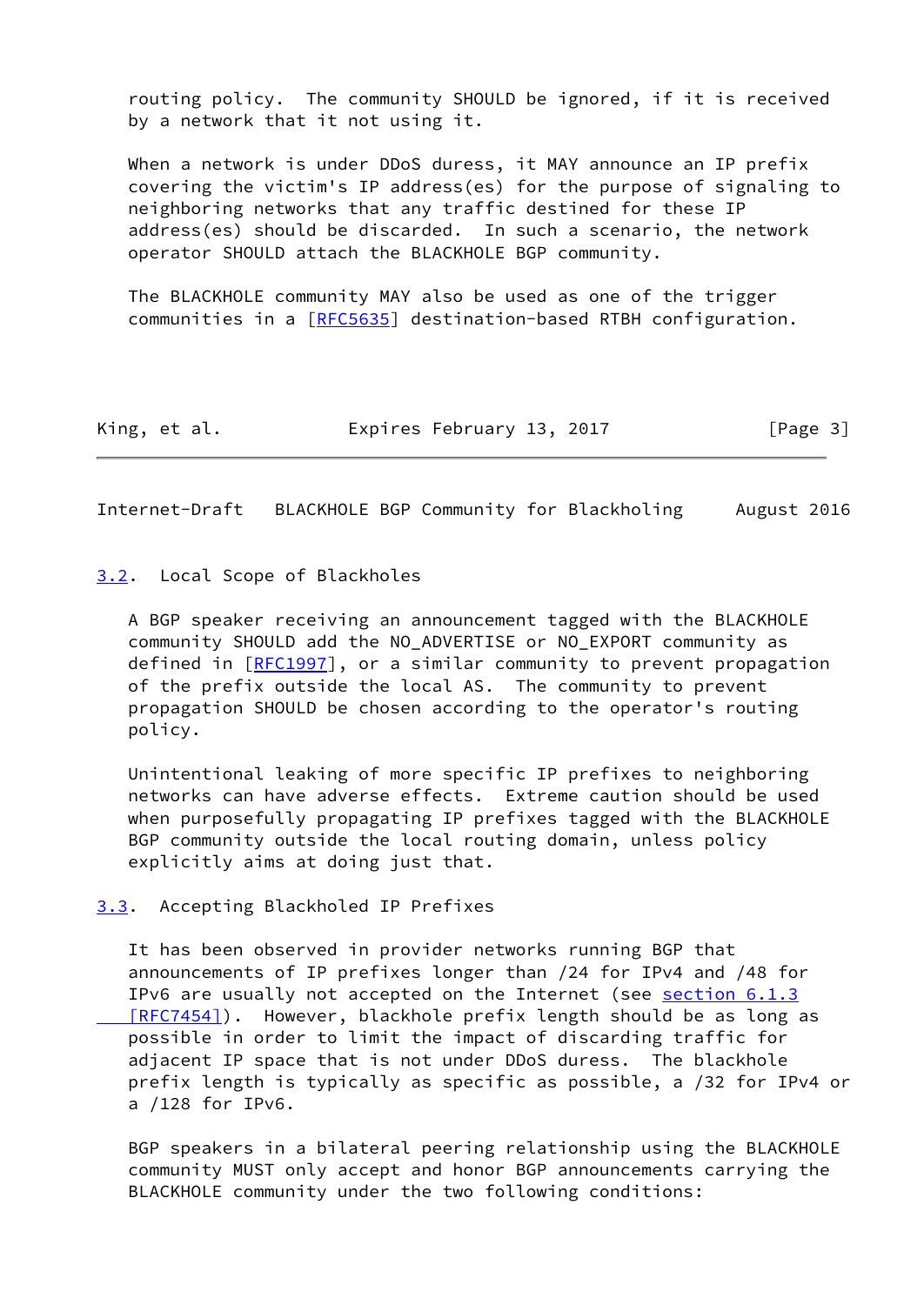- o the announced prefix is covered by an equal or shorter prefix that the neighboring network is authorized to advertise.
- o the receiving party agreed to honor the BLACKHOLE community on the particular BGP session

 In topologies with a route server or other multilateral peering relationships, BGP speakers SHOULD accept and honor BGP announcements under the same conditions.

 An operator MUST ensure that origin validation techniques (such as [\[RFC6811](https://datatracker.ietf.org/doc/pdf/rfc6811)]) do not inadvertently block legitimate announcements carrying the BLACKHOLE community.

The BLACKHOLE community is not intended to be used with [\[RFC5575](https://datatracker.ietf.org/doc/pdf/rfc5575)] NLRI to distribute traffic flow specifications.

King, et al. **Expires February 13, 2017** [Page 4]

<span id="page-4-1"></span>Internet-Draft BLACKHOLE BGP Community for Blackholing August 2016

 The error handling for this community follows the process in [\[RFC7606](https://datatracker.ietf.org/doc/pdf/rfc7606)] that causes a malformed community to be treated as a withdrawn.

 Operators are encouraged to store all BGP updates in their network carrying the BLACKHOLE community for long term analysis or internal audit purposes.

<span id="page-4-0"></span>[4](#page-4-0). Vendor Implementation Recommendations

 Without an explicit configuration directive set by the operator, network elements SHOULD NOT discard traffic destined towards IP prefixes which are tagged with the BLACKHOLE BGP community. The operator is expected to explicitly configure the network element to honor the BLACKHOLE BGP community in a way that is compliant with the operator's routing policy.

 Vendors MAY provide a shorthand keyword in their configuration language to reference the well-known BLACKHOLE BGP community attribute value. The suggested string to be used is "blackhole".

<span id="page-4-2"></span>[5](#page-4-2). IANA Considerations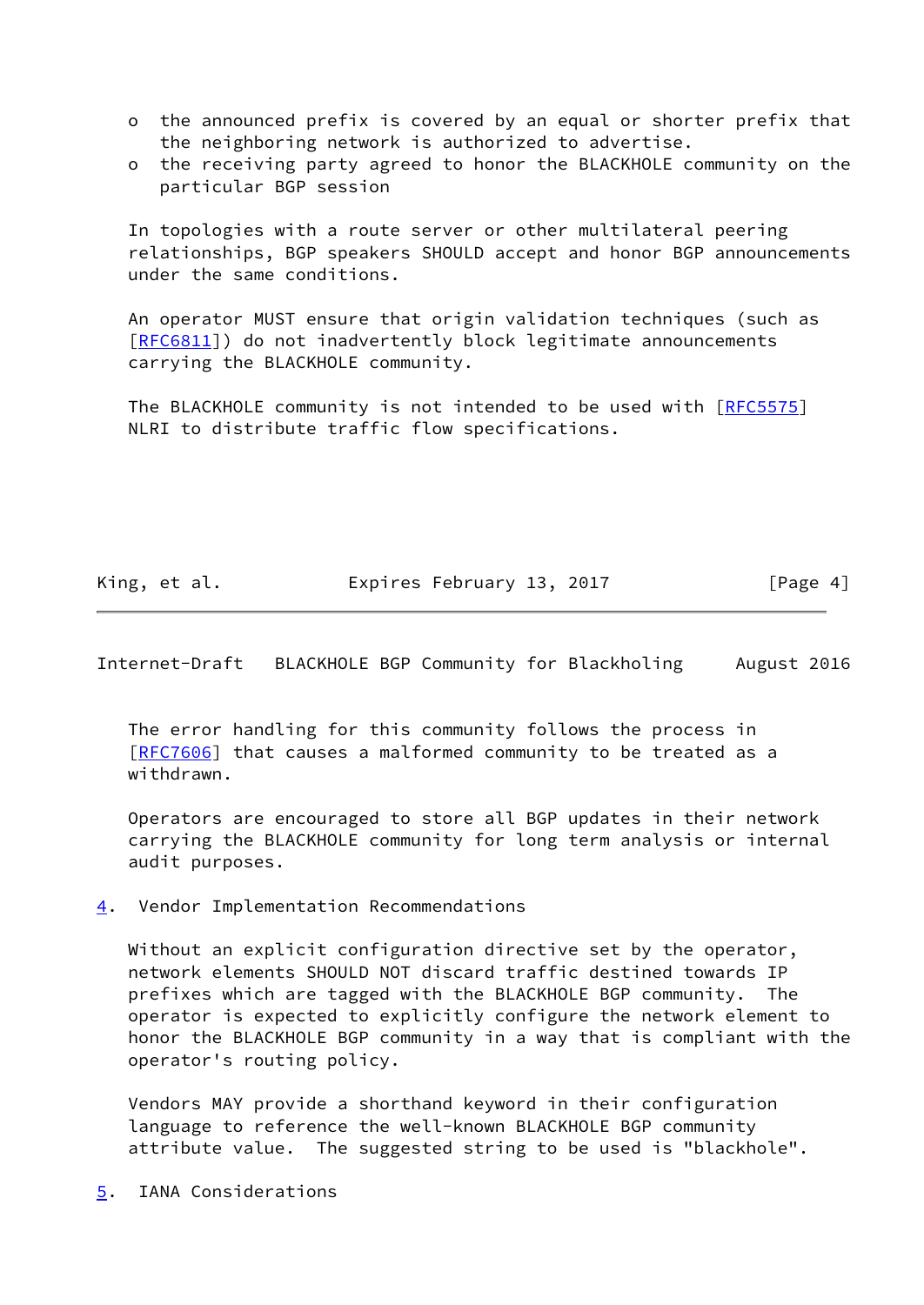The IANA is requested to register BLACKHOLE as a well-known BGP community with global significance:

BLACKHOLE (= 0xFFFF029A)

 The low-order two octets in decimal are 666, a value commonly associated with BGP blackholing among network operators.

<span id="page-5-0"></span>[6](#page-5-0). Security Considerations

 BGP contains no specific mechanism to prevent the unauthorized modification of information by the forwarding agent. This allows routing information to be modified, removed, or false information to be added by forwarding agents. Recipients of routing information are not able to detect this modification. BGPSec [\[I-D.ietf-sidr-bgpsec-protocol](#page-6-3)] does not resolve this situation. Even when BGPSec is in place, a forwarding agent can alter, add or remove BGP communities.

 The unauthorized addition of the BLACKHOLE BGP community to an IP prefix by an adversary may cause a denial of service attack based on denial of reachability.

 In order to further limit the impact of unauthorized BGP announcements carrying the BLACKHOLE BGP community, the receiving BGP

| King, et al. | Expires February 13, 2017 | [Page 5] |
|--------------|---------------------------|----------|
|--------------|---------------------------|----------|

<span id="page-5-2"></span>Internet-Draft BLACKHOLE BGP Community for Blackholing August 2016

speaker SHOULD verify by applying strict filtering (see [section](https://datatracker.ietf.org/doc/pdf/rfc7454#section-6.2.1.1.2) [6.2.1.1.2 \[RFC7454\]](https://datatracker.ietf.org/doc/pdf/rfc7454#section-6.2.1.1.2)) that the peer announcing the prefix is authorized to do so. If not, the BGP announcement should be filtered.

 BGP announcements carrying the BLACKHOLE community should only be accepted and honored, if the neighboring network is authorized to advertise the prefix. The method of validating announcements is to be chosen according to the operator's routing policy.

 It is RECOMMENDED that operators use best common practices to protect their BGP sessions, such as the ones in  $[REC7454]$ .

<span id="page-5-1"></span>[7](#page-5-1). References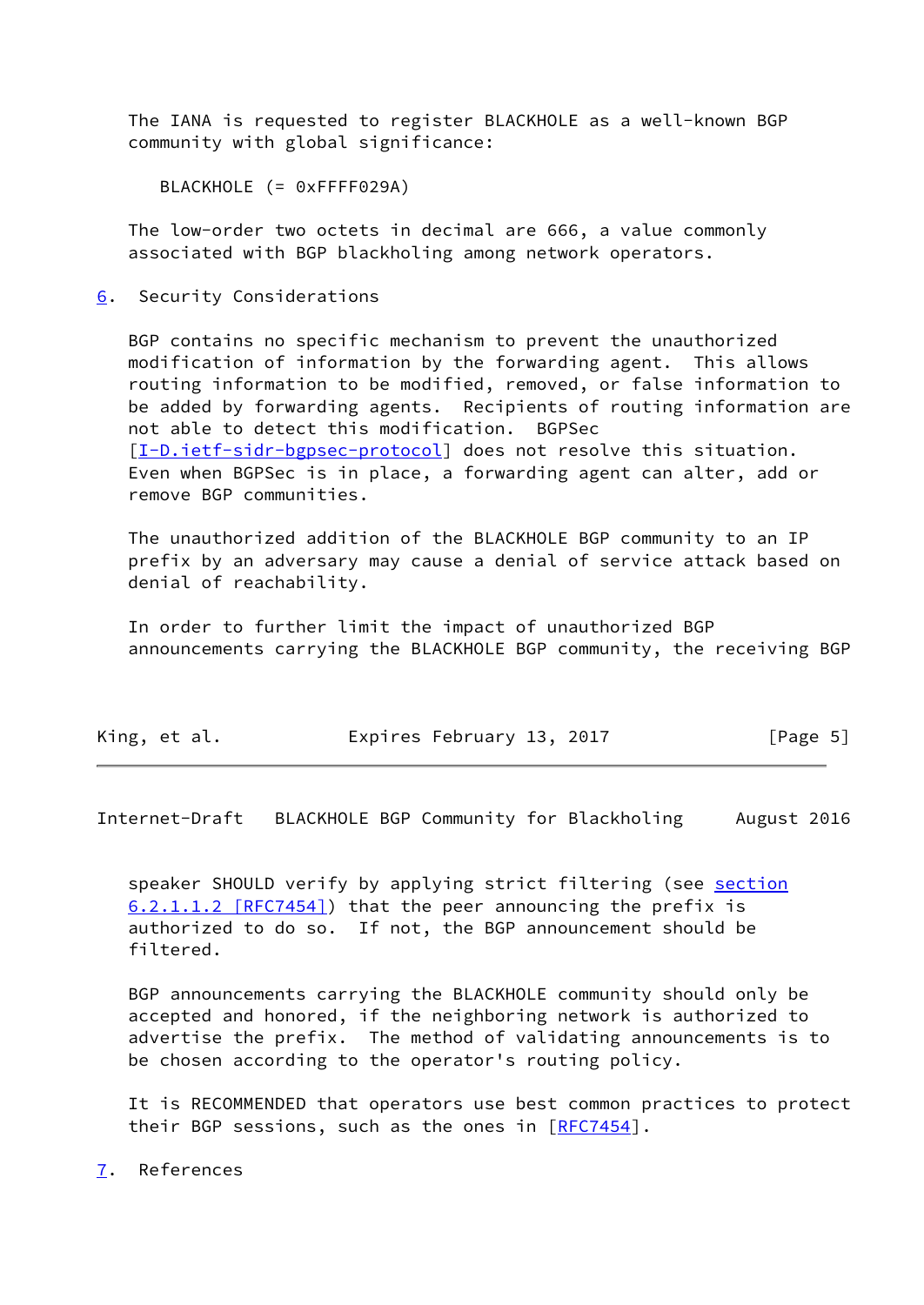### <span id="page-6-0"></span>[7.1](#page-6-0). Normative References

- [RFC1997] Chandra, R., Traina, P., and T. Li, "BGP Communities Attribute", [RFC 1997,](https://datatracker.ietf.org/doc/pdf/rfc1997) DOI 10.17487/RFC1997, August 1996, <<http://www.rfc-editor.org/info/rfc1997>>.
- [RFC2119] Bradner, S., "Key words for use in RFCs to Indicate Requirement Levels", [BCP 14](https://datatracker.ietf.org/doc/pdf/bcp14), [RFC 2119](https://datatracker.ietf.org/doc/pdf/rfc2119), DOI 10.17487/RFC2119, March 1997, <<http://www.rfc-editor.org/info/rfc2119>>.
- [RFC4271] Rekhter, Y., Ed., Li, T., Ed., and S. Hares, Ed., "A Border Gateway Protocol 4 (BGP-4)", [RFC 4271,](https://datatracker.ietf.org/doc/pdf/rfc4271) DOI 10.17487/RFC4271, January 2006, <<http://www.rfc-editor.org/info/rfc4271>>.
- [RFC7606] Chen, E., Ed., Scudder, J., Ed., Mohapatra, P., and K. Patel, "Revised Error Handling for BGP UPDATE Messages", [RFC 7606,](https://datatracker.ietf.org/doc/pdf/rfc7606) DOI 10.17487/RFC7606, August 2015, <<http://www.rfc-editor.org/info/rfc7606>>.
- <span id="page-6-3"></span><span id="page-6-1"></span>[7.2](#page-6-1). Informative References
	- [I-D.ietf-sidr-bgpsec-protocol] Lepinski, M. and K. Sriram, "BGPsec Protocol Specification", [draft-ietf-sidr-bgpsec-protocol-17](https://datatracker.ietf.org/doc/pdf/draft-ietf-sidr-bgpsec-protocol-17) (work in progress), June 2016.
	- [RFC3882] Turk, D., "Configuring BGP to Block Denial-of-Service Attacks", [RFC 3882](https://datatracker.ietf.org/doc/pdf/rfc3882), DOI 10.17487/RFC3882, September 2004, <<http://www.rfc-editor.org/info/rfc3882>>.

| King, et al. | Expires February 13, 2017 | [Page 6] |
|--------------|---------------------------|----------|
|--------------|---------------------------|----------|

- <span id="page-6-2"></span>Internet-Draft BLACKHOLE BGP Community for Blackholing August 2016
	- [RFC5575] Marques, P., Sheth, N., Raszuk, R., Greene, B., Mauch, J., and D. McPherson, "Dissemination of Flow Specification Rules", [RFC 5575,](https://datatracker.ietf.org/doc/pdf/rfc5575) DOI 10.17487/RFC5575, August 2009, <<http://www.rfc-editor.org/info/rfc5575>>.
	- [RFC5635] Kumari, W. and D. McPherson, "Remote Triggered Black Hole Filtering with Unicast Reverse Path Forwarding (uRPF)", [RFC 5635,](https://datatracker.ietf.org/doc/pdf/rfc5635) DOI 10.17487/RFC5635, August 2009,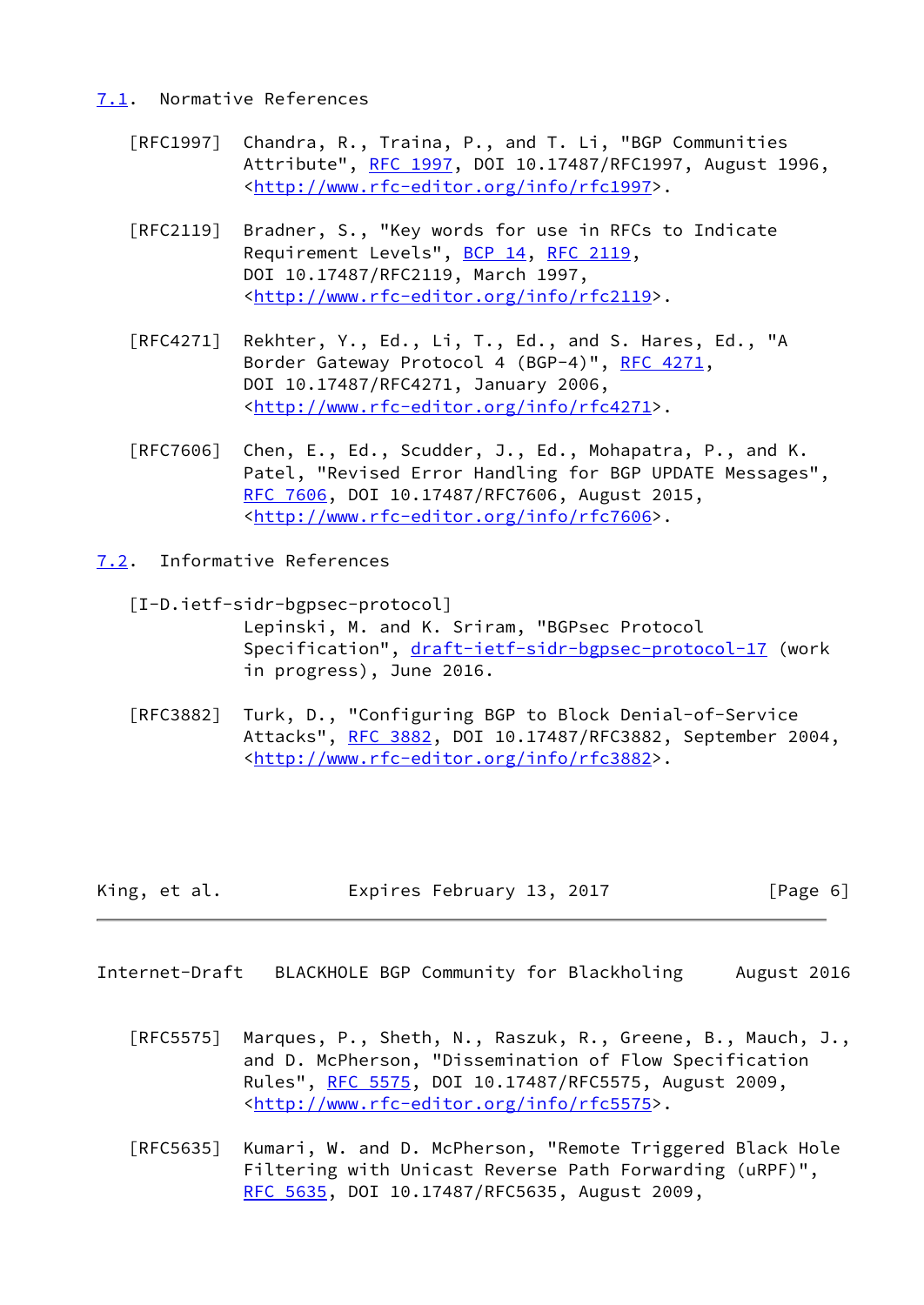<<http://www.rfc-editor.org/info/rfc5635>>.

- [RFC6811] Mohapatra, P., Scudder, J., Ward, D., Bush, R., and R. Austein, "BGP Prefix Origin Validation", [RFC 6811,](https://datatracker.ietf.org/doc/pdf/rfc6811) DOI 10.17487/RFC6811, January 2013, <<http://www.rfc-editor.org/info/rfc6811>>.
- [RFC7454] Durand, J., Pepelnjak, I., and G. Doering, "BGP Operations and Security", [BCP 194](https://datatracker.ietf.org/doc/pdf/bcp194), [RFC 7454,](https://datatracker.ietf.org/doc/pdf/rfc7454) DOI 10.17487/RFC7454, February 2015, <<http://www.rfc-editor.org/info/rfc7454>>.

<span id="page-7-0"></span>[Appendix A.](#page-7-0) Acknowledgements

 The authors would like to gratefully acknowledge many people who have contributed discussions and ideas to the making of this proposal. They include Petr Jiran, Yordan Kritski, Christian Seitz, Nick Hilliard, Joel Jaeggli, Christopher Morrow, Thomas Mangin, Will Hargrave, Niels Bakker, David Farmer, Jared Mauch, John Heasley and Terry Manderson.

Authors' Addresses

 Thomas King DE-CIX Management GmbH Lichtstrasse 43i Cologne 50825 Germany

Email: thomas.king@de-cix.net

 Christoph Dietzel DE-CIX Management GmbH Lichtstrasse 43i Cologne 50825 Germany

Email: christoph.dietzel@de-cix.net

King, et al. **Expires February 13, 2017** [Page 7]

Internet-Draft BLACKHOLE BGP Community for Blackholing August 2016

Job Snijders